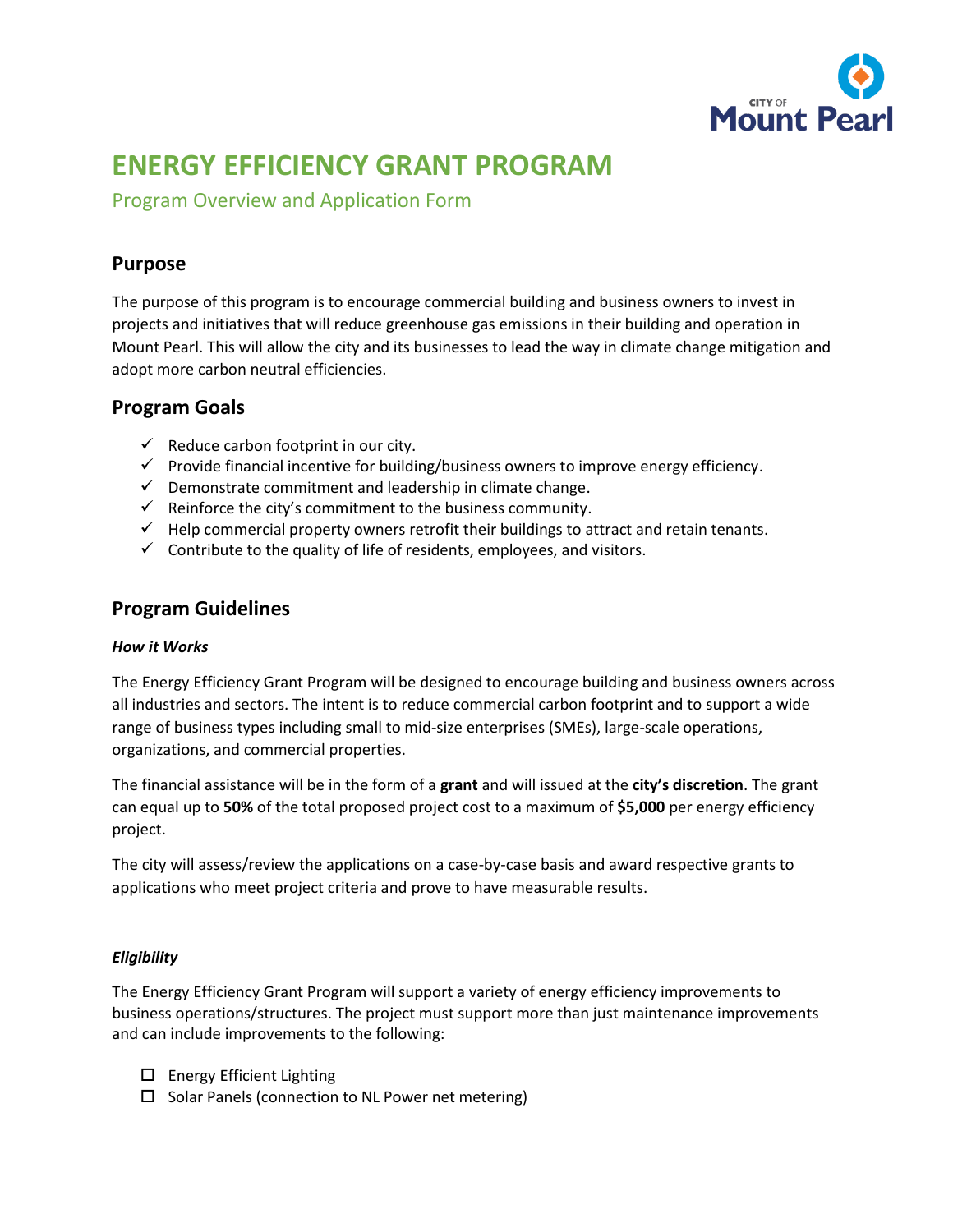- $\Box$  Fuel Switching from Fossil Fuels to Less GHG-Intensive Fossil Fuels or Renewable Energy
- $\Box$  Improvements to the Envelope of a Building
- $\Box$  Plumbing Fixture Upgrades (such as low-flow toilets and low-flow faucet aerators)
- $\Box$  Installation of Bike Racks or Other Projects that Promote Sustainable Commuting
- $\Box$  Other Proposed Project (If the applicant proposes an initiative that falls outside of the preceding list of eligible projects, the applicant must explain how the project reduces green house gas emissions and must provide proof of reduction upon project completion.)

### *Important Criteria*

Applicants must meet the following criteria for their project:

- $\checkmark$  Currently registered (or in application process) business or commercial property in Mount Pearl with no outstanding debts to the city.
- $\checkmark$  The proposed improvement must reduce greenhouse gas emissions.
- $\checkmark$  Required reporting and proof that the project reduced carbon footprint must be presented upon completion of project to receive the funds.
- $\checkmark$  The applicant must be the building owner(s) or their designate.
- ✓ Must clearly identify in application the impact of the energy efficiency initiative and the benefits it will provide to the building and the community.

#### *Grant Reimbursement Process*

The applicant must provide the following for reimbursement from the city:

- $\checkmark$  A certificate of completion signed by the applicant and the contractor or architect indicating that the work described within the agreement has been fully completed.
- $\checkmark$  Proof all contractors have been paid in full by the applicant for the portions or parts of the project for which the applicant is seeking reimbursement. This shall be a final invoice marked paid in full, and/or a copy of the cheque made payable to the contractors.
- $\checkmark$  Proof that the improvements have passed final inspection and meet all City of Mount Pearl's bylaw requirements including zoning, building, and safety codes.
- $\checkmark$  Required reporting and proof that the project reduced carbon footprint must be presented upon completion of project to receive the funds.

Applications must be submitted in an envelope clearly marked, or as a PDF attachment via email with the subject line, "Energy Efficiency Grant Program". Applications can be dropped off in person, by mail, or emailed to:

The City of Mount Pearl 3 Centennial Street Mount Pearl, NL A1N 1G4 Attention: Jeremy Schwartz, Marketing and Economic Development Officer Email: [jschwartz@mountpearl.ca](mailto:jschwartz@mountpearl.ca)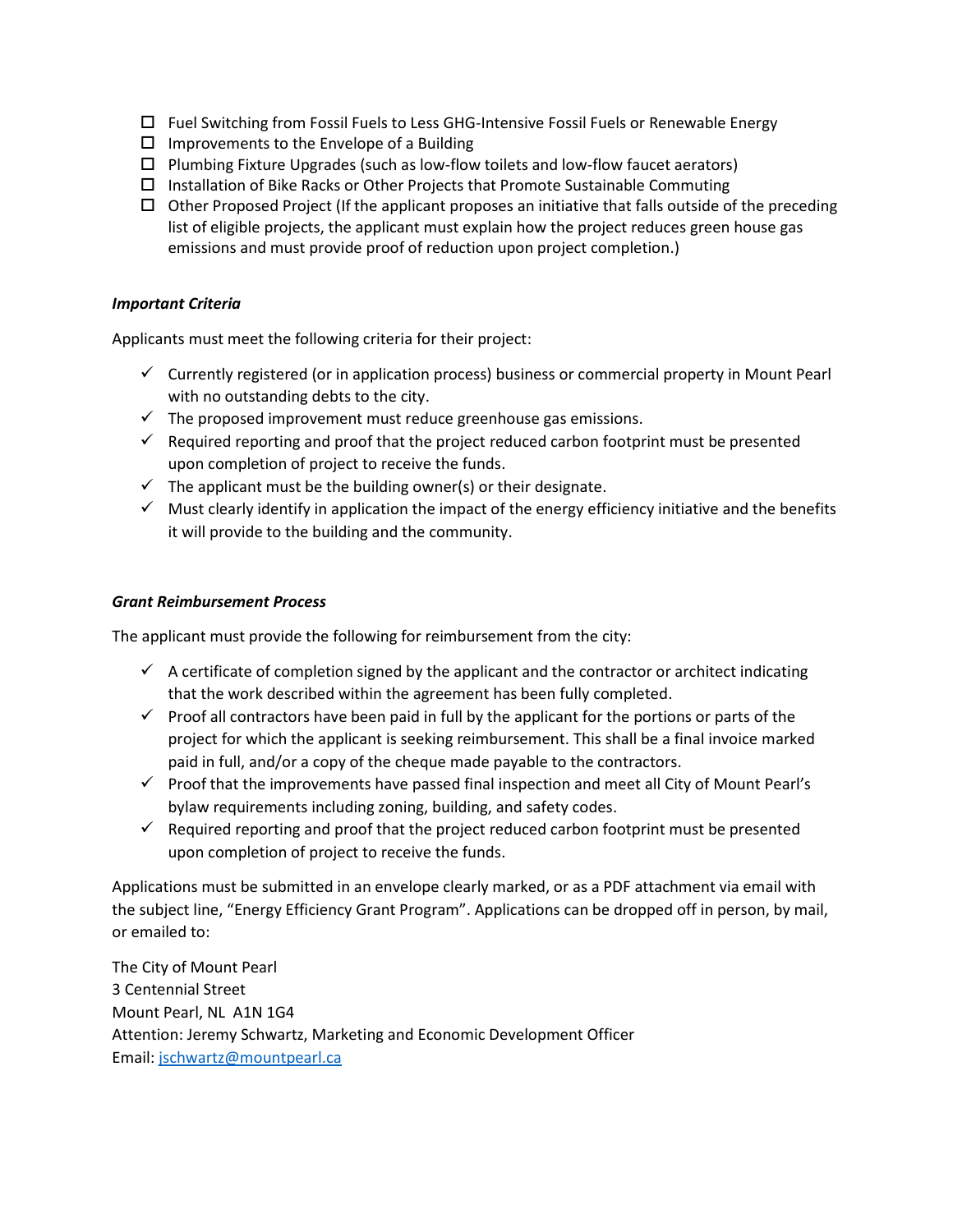

# **ENERGY EFFICIENCY GRANT PROGRAM**

Application Form

# **Part 1: Applicant Information**

| Date: _________________________                                                                                                                                  |
|------------------------------------------------------------------------------------------------------------------------------------------------------------------|
|                                                                                                                                                                  |
| <b>Mailing Address:</b>                                                                                                                                          |
|                                                                                                                                                                  |
|                                                                                                                                                                  |
|                                                                                                                                                                  |
|                                                                                                                                                                  |
|                                                                                                                                                                  |
| Applicant Title: $\Box$ Property Owner $\Box$ Tenant $\Box$ Agent of Property Owner $\Box$ Other                                                                 |
| Are you currently registered with the City of Mount Pearl? $\Box$ Yes $\Box$ In Progress                                                                         |
|                                                                                                                                                                  |
| Complete ONLY if property owner is different from applicant                                                                                                      |
|                                                                                                                                                                  |
|                                                                                                                                                                  |
| Note: if the applicant is NOT the property owner, a signed letter from the property owner providing<br>written permission is required at the time of application |

# **Part 2: Property Information**

Property Address: \_\_\_\_\_\_\_\_\_\_\_\_\_\_\_\_\_\_\_\_\_\_\_\_\_\_\_\_\_\_\_\_\_\_\_\_\_\_\_\_\_\_\_\_\_\_\_\_\_\_\_\_\_\_\_\_\_\_\_\_\_\_\_\_\_\_\_\_\_\_ Building Age: \_\_\_\_\_\_\_\_\_\_\_\_\_\_\_\_\_\_\_\_\_\_ Number of Storeys: \_\_\_\_\_\_\_\_\_\_\_\_\_\_\_\_\_\_\_\_\_\_\_\_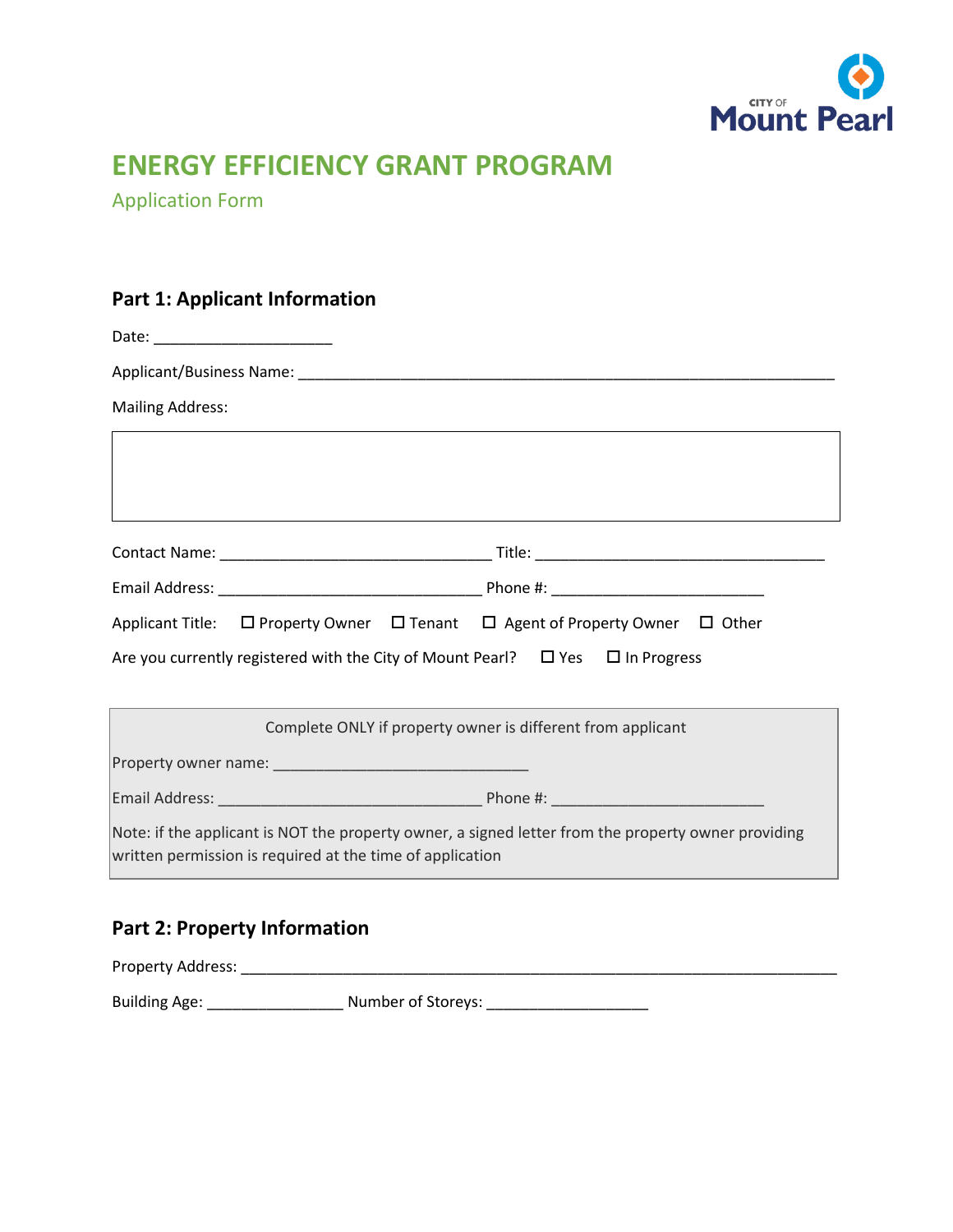## **Part 3: Project Information**

Approximate date project construction will begin: \_\_\_\_\_\_\_\_\_\_\_\_\_\_\_\_\_\_\_\_\_\_\_\_\_\_\_\_\_\_

Anticipated work completion date: \_\_\_\_\_\_\_\_\_\_\_\_\_\_\_\_\_\_\_\_\_\_\_\_\_\_\_\_\_\_\_\_\_\_\_\_\_\_\_\_\_\_

Please select which improvements are related to your project:

- □ Energy Efficient Lighting
- $\square$  Solar Panels (connection to NL Power net metering)
- $\Box$  Fuel Switching from Fossil Fuels to Less GHG-Intensive Fossil Fuels or Renewable Energy
- $\Box$  Improvements to the Envelope of a Building
- $\Box$  Plumbing Fixture Upgrades (such as low-flow toilets and low-flow faucet aerators)
- $\Box$  Installation of Bike Racks or Other Projects that Promote Sustainable Commuting

Other proposed project improvements (attach a list if more space is necessary):

1. \_\_\_\_\_\_\_\_\_\_\_\_\_\_\_\_\_\_\_\_\_\_\_\_\_\_\_\_\_\_\_\_\_\_\_\_ 2. \_\_\_\_\_\_\_\_\_\_\_\_\_\_\_\_\_\_\_\_\_\_\_\_\_\_\_\_\_\_\_\_\_\_\_\_ 3. \_\_\_\_\_\_\_\_\_\_\_\_\_\_\_\_\_\_\_\_\_\_\_\_\_\_\_\_\_\_\_\_\_\_\_\_ 4. \_\_\_\_\_\_\_\_\_\_\_\_\_\_\_\_\_\_\_\_\_\_\_\_\_\_\_\_\_\_\_\_\_\_\_\_

5. \_\_\_\_\_\_\_\_\_\_\_\_\_\_\_\_\_\_\_\_\_\_\_\_\_\_\_\_\_\_\_\_\_\_\_\_

### **Funding Request:**

The financial assistance will be in the form of a **grant** and will be issued at the city's discretion on a caseby-case basis. The grant can equal up to **50%** of the total proposed improvement cost and up to a maximum of **\$5,000 per project.**

Total Cost of Improvements (excluding HST): \_\_\_\_\_\_\_\_\_\_\_\_\_\_\_\_\_\_\_\_\_

Amount of Funding Requested: \_\_\_\_\_\_\_\_\_\_\_\_\_\_\_\_\_\_\_\_\_\_\_\_\_\_\_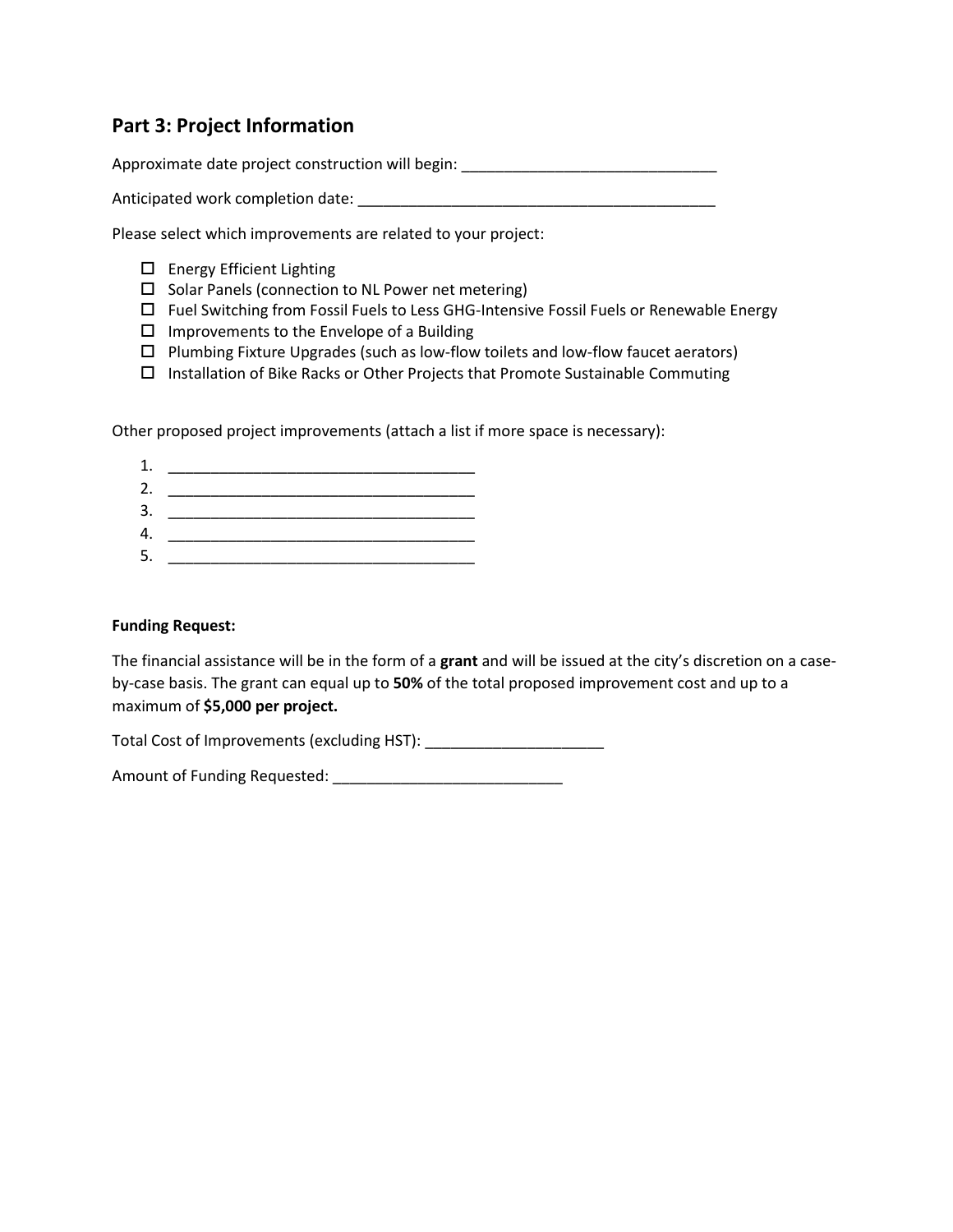Description of current and future business operations:

Please identify the impact of the energy efficiency initiative and the benefits it will provide to the building and the community:

Why should you be awarded a grant through the Energy Efficiency Program?